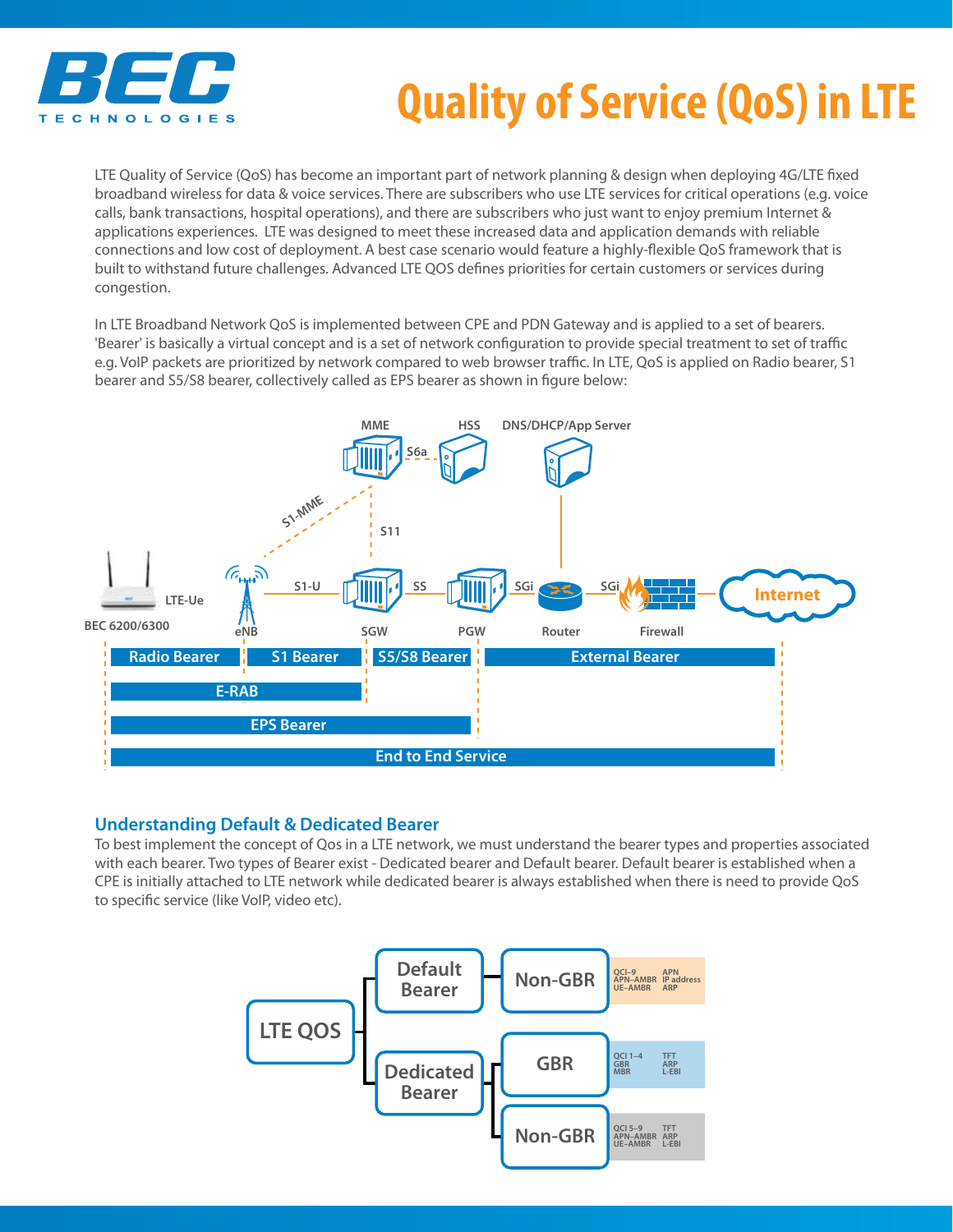Bearer in a fixed broadband LTE network is similar to a virtual traffic management concept. Bearers pre-determine how the user end data is treated when it travels across the LTE network. Network might treat certain type of data in a prioritized or different way and treat other data normally. Some flow of data type might be provided guaranteed bit rate while other may assign lower transfer rate. In a simply explanation, LTE bearers are sets of network parameter that defines data specific treatment.

One example of using bearers to provide tiered service packages – A premium subscriber will always get at least 5Mbps download speed on his LTE broadband service while for a basic package subscriber there is no guaranteed bit rate and his speed may be subject to network traffic conditions.

## **Default Bearer in LTE**

When a LTE broadband CPE initiates connection to the network for the first time, it will be assigned default bearer depend on the service subscribed and remain connected until service is changed or terminated. For many carriers Default bearer is best effort service which means speed and quality may vary depend on network usage and time of the day. Each default bearer comes with an IP address. Each LTE broadband subscriber can have additional default bearers as well. Each default bearer will have a separate IP address. QCI 5 to 9 (Non- GBR) can be assigned to default bearer.



## **Dedicated Bearer in LTE**

In a simple term, dedicated bearers provide dedicated tunnel to one or more specific traffic (i.e. VoIP, video etc). Dedicated bearersare the secondary bearers that are created on top of the existing default bearer. Dedicated bearer shares the IP address previously established by the default bearer therefore dedicated bearer does not require to occupy additional IP address.

Dedicated bearer are mostly used as GBR (Guaranteed Bit Rate) services although it can also can be a non-GBR service. On the other hand, Default bearer can only be non-GBR. Carriers or service providers that offer voices over LTE would find dedicated bearer useful to maintain high voice quality and improve user experiences. Carrier or SP can use a TFT (traffic Flow Templates) within dedicated bearer to assign special rule of treatment to specific data or services. SIP or VoIP services can be .

For services like VoLTE we need to provide better user experience and this is where Dedicated bearer would come handy. Dedicated bearer uses Traffic flow templates (TFT) to give special treatment to specific services.